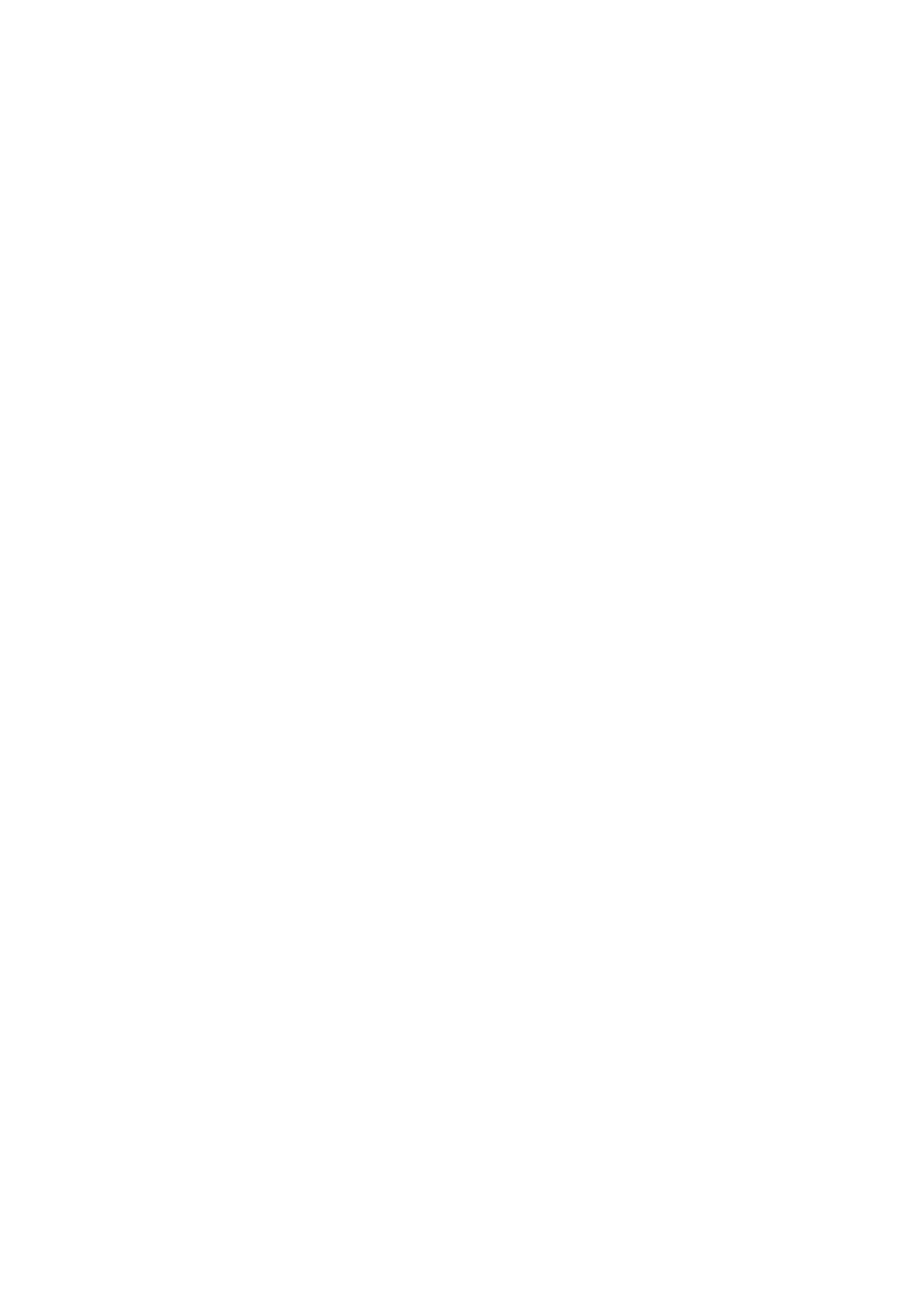#### **In the case of Kalantari v. Germany,**

The European Court of Human Rights (Fourth Section), sitting as a Chamber composed of:

Mr A.PASTOR RIDRUEJO, *President*,

- Mr G.RESS,
- Mr L.CAFLISCH

Mr I.CABRAL BARRETO,

- Mr V.BUTKEVYCH,
- Mrs N.VAJIĆ,
- Mr M.PELLONPÄÄ,*judges*,

and Mr V.BERGER, *Section Registrar*,

Having deliberated in private on 28 September 2000 and 20 September 2001,

Delivers the following judgment, which was adopted on the lastmentioned date:

#### PROCEDURE

1. The case originated in an application (no. 51342/99) against the Federal Republic of Germany lodged with the Court under Article 34 of the Convention for the Protection of Human Rights and Fundamental Freedoms ("the Convention") by an Iranian national, Mr Ali Reza Kalantari ("the applicant"), on 2 August 1999.

2. The German Government ("the Government") were represented by their Agent, Mr K. Stoltenberg, *Ministerialdirigent*, of the Federal Ministry of Justice. The applicant was represented by his sister, Mrs H. Yaghoubinia-Kalantari, who has political-refugee status and lives with her husband and two children in Geneva, and by ELISA, an association for the defence of asylum-seekers in Switzerland, represented by Ms C. Wenninger.

3. The applicant alleged, in particular, that he would face inhuman and degrading treatment contrary to Article 3 of the Convention if he were expelled to Iran.

4. The application was allocated to the Fourth Section of the Court (Rule 52 § 1 of the Rules of Court). Within that Section, the Chamber that would consider the case (Article 27 § 1 of the Convention) was constituted as provided in Rule 26 § 1.

5. The Chamber decided to apply Rule 39, indicating to the Government that it was desirable in the interests of the parties and the proper conduct of the proceedings that the applicant should not be expelled pending the Court's decision.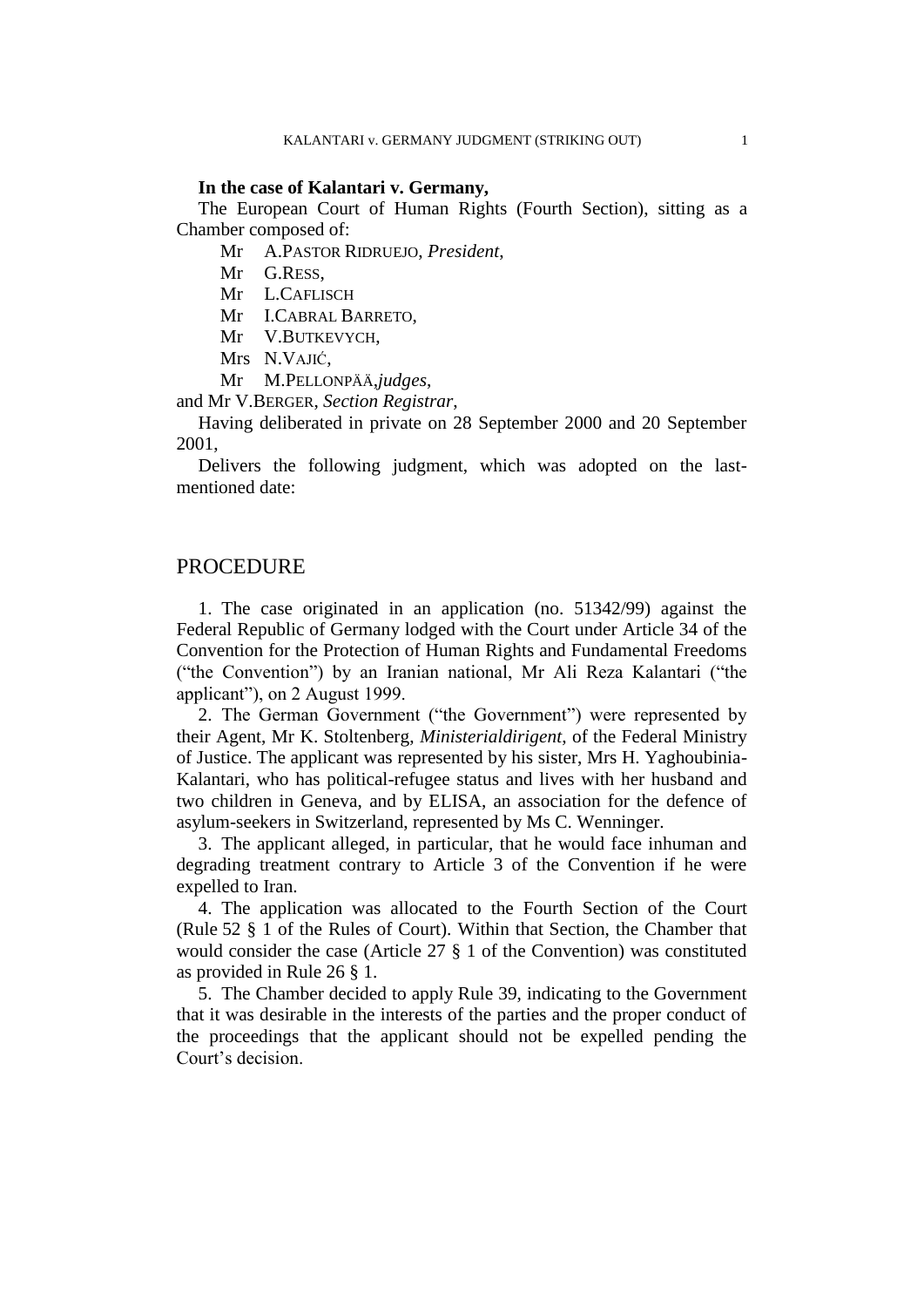6. By a decision of 28 September 2000, the Chamber declared the application admissible [*Note by the Registry*. The Court's decision is obtainable from the Registry].

7. The applicant and the Government each filed observations on the merits (Rule 59 § 1).

8. On 12 April 2001 the Section Registrar contacted the parties with a view to securing a friendly settlement within the meaning of Article 38 § 1 (b) of the Convention.

## THE FACTS

#### I. THE CIRCUMSTANCES OF THE CASE

#### **A. The proceedings in the domestic courts**

9. The applicant is an Iranian national and was born in 1971. His present address is unknown.

10. He entered Germany in October 1997 after fleeing Iran and applied for political-refugee status.

11. At a hearing on 16 October 1997 at the Federal Office for Refugees (*Bundesamt für die Anerkennung ausländischer Flüchtlinge*), the applicant gave evidence that one of his sisters had been executed in Iran in 1982 or 1983, while another had been imprisoned from 10 January 1983 to 13 September 1984 and had been missing since 1987 or 1988. He had raised funds in Iran and taken notes during radio programmes which he had subsequently added to and circulated. He had decided to leave Iran on learning from third parties that the family home had been searched on 6 September 1997.

The verbatim record taken by the Federal Office for Refugees indicates that the applicant had produced a list of the martyrs of the People's Mujahidin Organisation of Iran (an opposition movement in Iran), which included his first sister, and a certificate from the Sari Islamic Revolutionary Court of 31 December 1984 indicating that his second sister had been arrested and imprisoned from 10 January 1983 to 11 September 1984 on account of her activities for the Monafeghin.

12. In a decision of 31 August 1998 the Federal Office for Refugees dismissed his application on the ground that there was no bar to his expulsion under section 51 or 53 of the Aliens Act (*Ausländergesetz* – see "Relevant Domestic Law" below), since he had not succeeded in establishing that he risked persecution if he returned to Iran. The Federal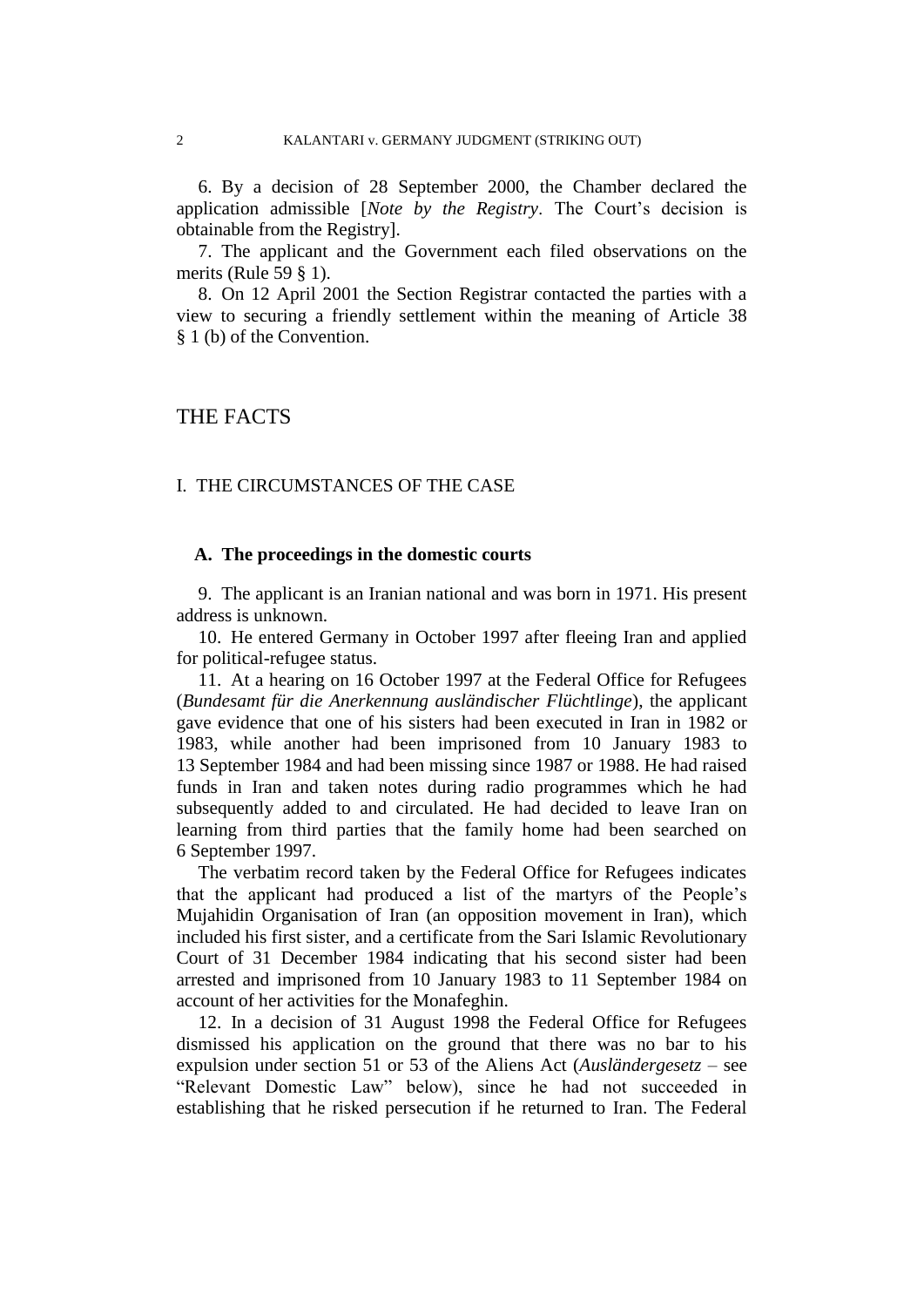Office found his account vague and parts of it self-contradictory; it also considered it strange that it had not been until several years after the persecution of his sisters that he had become involved in activities against the regime.

13. On 5 November 1998 a group of Iranian political refugees sent a letter to the Federal Office for Refugees stating that the applicant was a supporter of the People's Mujahidin of Iran and a member of a family of "martyrs" in Iran that was under threat from the incumbent regime, one of his sisters having been arrested, tortured and executed in the 1980s.

14. At a hearing on 10 November 1998 in the Regensburg Administrative Court (*Verwaltungsgericht*) the applicant asked for Mr Yaghoubinia, his brother-in-law, who has political-refugee status in Switzerland, to be called as a witness. The court, however, turned his request down.

15. On 11 November 1998 the Regensburg Administrative Court upheld the decision of the Federal Office for Refugees. On 15 December 1998 the Bavarian Administrative Court of Appeal (*Bayerischer Verwaltungsgerichshof*) dismissed a further appeal by the applicant.

16. On 2 March 1999 the applicant made a fresh application for asylum (*Asylfolgeantrag*), *inter alia*, on the ground that he had been interviewed by the Offener Kanal Dortmund television channel at a demonstration outside the Iranian embassy in Bonn on 9 January 1999 and had signed a resolution against the Iranian regime that had been published in an opposition newspaper in Iran on 2 February 1999.

17. On 28 April 1999 the Federal Office for Refugees dismissed that application, finding that the new evidence was insufficient to establish that the applicant would face political persecution if he returned to Iran.

18. On 25 May and 23 June 1999 the applicant appealed against that decision and applied for a stay of execution of the expulsion order, *inter alia*, on the ground that he had taken part in a demonstration against Iran on 20 June 1999 at the G8 summit in Cologne and had been filmed by Simaye Moghavemat, the Mujahidin people's television station based in London.

19. On 25 June 1999 Mrs Hajar Yaghoubinia-Kalantari, the applicant's sister, who has political-refugee status in Switzerland and represented the applicant in the proceedings in the Court, sent a letter to the German consulate in Geneva stating that she and her husband had been political prisoners in Iran, that her sister had been executed by the Iranian regime and that a law had been passed by the Iranian parliament making it an offence to engage in any political activity against the regime abroad. She sent a copy of that letter to various international organisations such as the Office of the United Nations High Commissioner for Refugees (UNHCR), the United Nations High Commission for Human Rights, Amnesty International's Berne office and the European Court of Human Rights.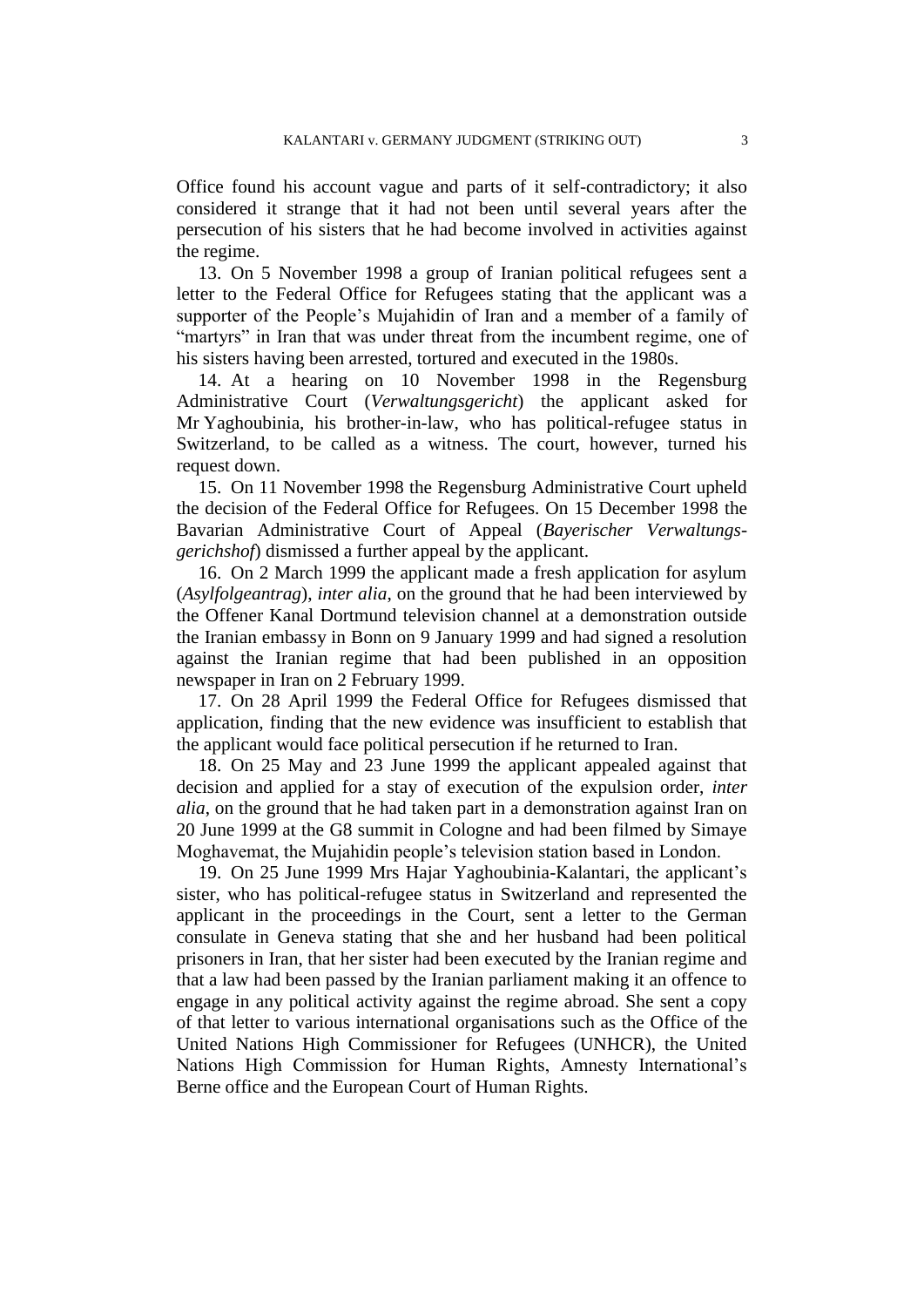20. On the same day the Regensburg Administrative Court requested information from the German Ministry of Foreign Affairs about the risk the applicant would face as a signatory of the resolution against the Iranian regime in the event of his expulsion to Iran.

21. On 8 July 1999 the OMCT (World Organisation Against Torture) contacted the Permanent Mission of Germany to the United Nations in order to apprise Germany of the risks the applicant would face if expelled to Iran.

22. In a first judgment of 21 July 1999 the Regensburg Administrative Court ordered a stay of the expulsion order, holding that the Federal Office for Refugees should have taken the applicant's open criticism of the Iranian regime into account and that it would not be possible to decide the case until the information requested from the Ministry of Foreign Affairs had been received.

23. In a second judgment delivered on 23 July 1999 the Administrative Court reversed that decision when a sworn statement adduced by the applicant of the person who had interviewed him at the demonstration and had identified himself as the editor of the Offener Kanal Dortmund television channel turned out to be false, as the director of that television channel had said in evidence that the person concerned had never worked for the channel. As a result, the Administrative Court concluded that the grounds relied on by the applicant following his flight (*Nachfluchtgründe*) were a total fabrication.

24. However, on 27 July 1999 the director of Offener Kanal Dortmund sent a letter to the Administrative Court admitting that he had made a mistake and that, while the person who had interviewed the applicant was not the editor of the channel, he had reported for it on a regular basis.

25. Notwithstanding these developments and the fact that it had yet to receive information from the Ministry of Foreign Affairs, the Regensburg Administrative Court dismissed the applicant's application for a stay of execution of the expulsion order in judgments delivered on 27 July, and 5 and 10 August 1999, holding that he had not succeeded in establishing that he would face political persecution if he returned to his country. In particular, the resolution against the Iranian regime that had been signed by the applicant and published in an opposition newspaper in Iran on 2 February 1999 and in which he had declared himself to be a supporter of the People's Mujahidin of Iran, did not suffice to establish a risk of persecution, as it had been signed by 1,500 Iranians living in exile. Nor did the mere fact that the applicant's name had been mentioned in a television programme broadcast on a private channel on 12 January 1999, or that he had been filmed at a demonstration against the Iranian regime in Bonn suffice. The same was also true of the applicant's participation in a demonstration outside the Iranian embassy during the G8 summit in Cologne on 20 June 1999, as it had been attended by the majority of Iranian asylum-seekers living in Germany.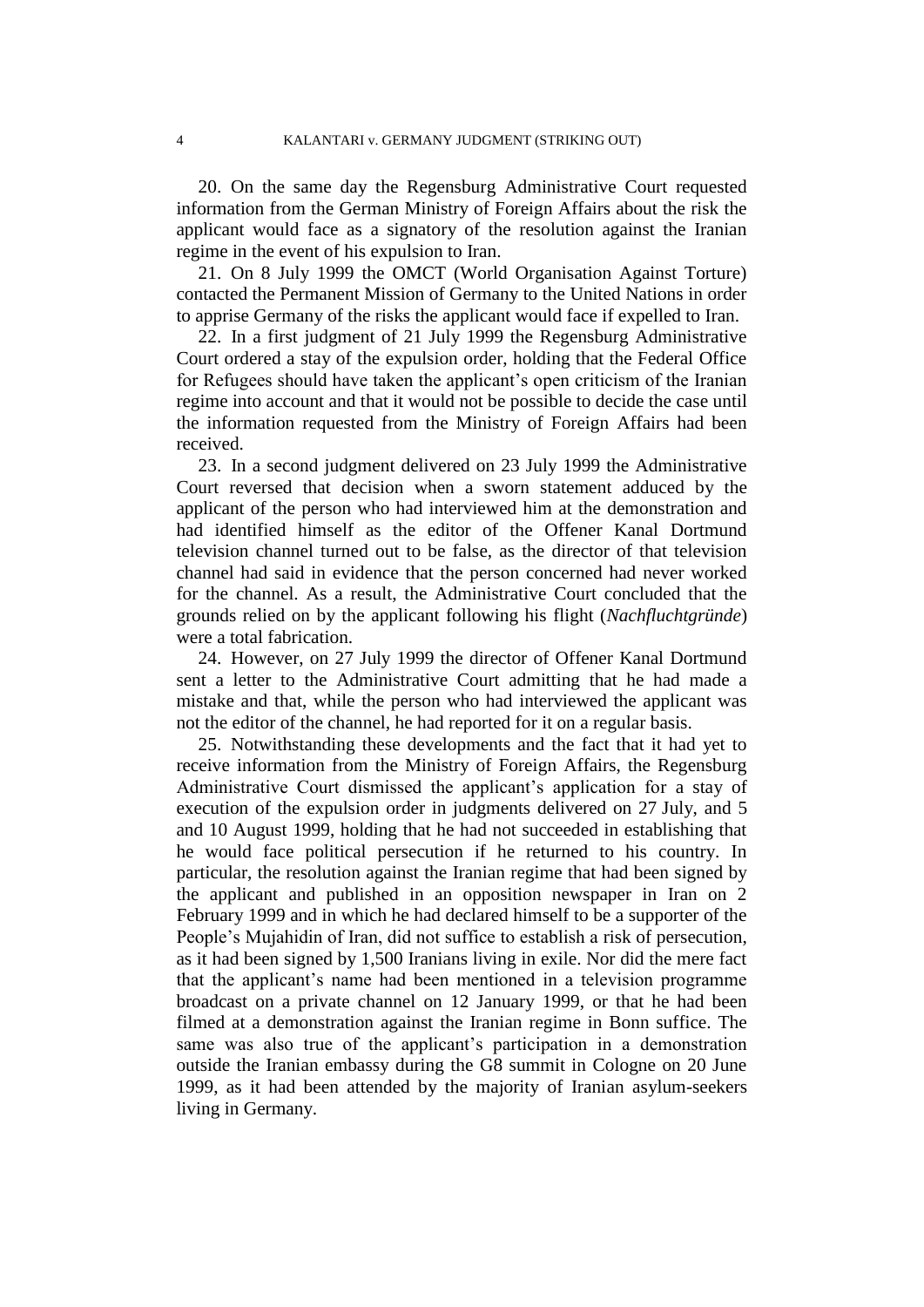26. On 6 August 1999, on being informed by the applicant's family that the applicant's expulsion was imminent, the Special Rapporteur on Torture of the United Nations High Commission for Human Rights launched an urgent appeal to prevent the applicant's deportation to Iran.

27. On 9 August 1999 the applicant made a further application to the Regensburg Administrative Court for a stay of execution of the expulsion order. He enclosed the Swiss authorities' decision of 16 January 1989 granting Mrs Hajar Yaghoubinia-Kalantari, his sister, political asylum and an article from the 29 June 1999 edition of the *Modjahed* newspaper reporting the execution of his other sister, Ms Masoumeh Kalantari.

28. In a decision of 10 August 1999 the Federal Constitutional Court (*Bundesverfassungsgericht*), sitting as a bench of three members, declined to accept a constitutional appeal by the applicant for adjudication.

29. The substantive proceedings are still pending in the Regensburg Administrative Court, but have no suspensive effect.

30. Initially, the applicant attempted to flee to France and then on to Switzerland, where he was stopped at the border and sent back to France, where he is probably in hiding.

31. The applicant also made an application to the Swiss consulate in Lyons for political asylum in Switzerland, but the Federal Office for Refugees dismissed his application on 29 October 1999 and refused him permission to enter Swiss territory. The Swiss Asylum Appeals Board, before which the case is pending, issued a provisional opinion on 10 November 1999 opposing a grant of asylum.

#### **B. The subsequent proceedings before the Court**

32. On 24 September 1999 the applicant asked the European Court of Human Rights to intervene as a matter of urgency in order to prevent his expulsion to Iran, saying that he faced imprisonment and torture there.

33. On 27 September 1999 the President of the Fourth Section decided not to apply Rule 39 of the Rules of Court.

34. On 13 December 1999 the applicant made a further application to the Court under Rule 39 in which he relied on new evidence.

35. This consisted of two letters: a letter of 8 July 1999 from the OMCT to the German authorities and a letter of 22 October 1999 from the UNHCR Liaison Office for Switzerland and Liechtenstein to the Swiss authorities. Both letters said that the applicant was at risk of persecution if expelled to Iran. They added that one of the applicant's sisters had been executed, while another sister and her husband had been arrested and tortured in Iran before managing to escape and obtain political-refugee status in Switzerland.

36. In its letter of 8 July 1999 the OMCT said that, according to the information in its possession, the applicant "had been forced to flee his country of origin, as his life was in danger there. His sister and her husband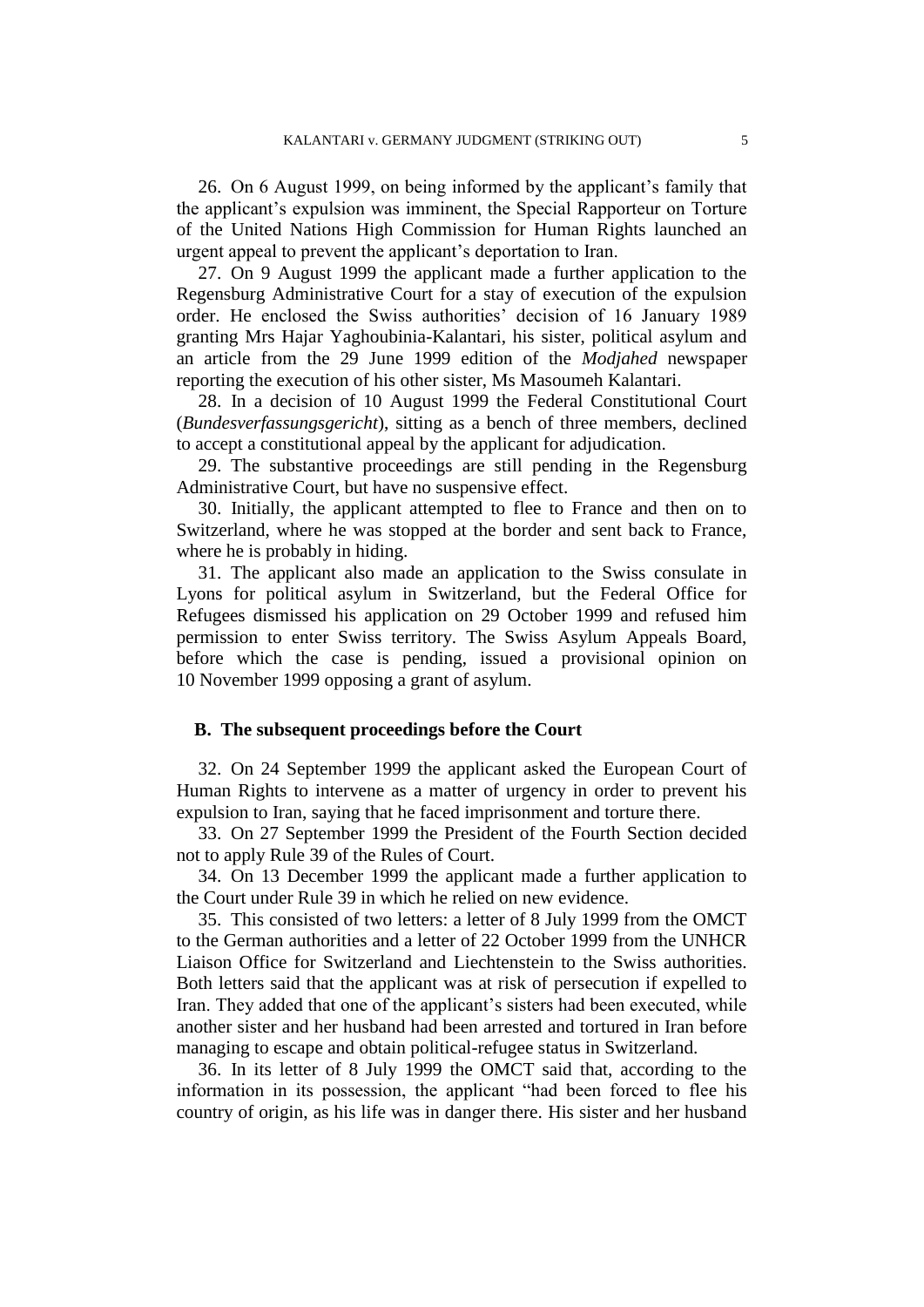had already left the Islamic Republic of Iran some years earlier, after being arrested and tortured; his other sister had been executed by the incumbent regime".

37. In its letter of 22 October 1999 the UNHCR Liaison Office for Switzerland and Liechtenstein expressed the opinion that "the applicant may be in danger if he is sent back to his country of origin, since it appears that his participation in a demonstration against the government was filmed and broadcast in a television programme that can also be received in Iran. Further, the petition signed by the applicant and the names of the signatories to it have been published in an opposition newspaper. These details could thus lead the Iranian government to identify the applicant as an opponent, especially in view of the active political role his two sisters have played in the past".

38. In a letter of 20 December 1999 the Government was informed pursuant to Rule 40 of the Rules of Court that the applicant had made a request to the Court for the application of Rule 39.

39. On 6 January 2000 a Chamber composed of judges from the Fourth Section decided to apply Rule 39 and to request the Government not to expel the applicant before 6 April 2000. It invited the parties to provide further details on the persecution of the other members of the applicant's family in Iran and the reasons for such persecution, together with copies of the Swiss authorities' decisions relating to the grant of political asylum to the applicant's sister and her husband in Switzerland.

40. On 25 January 2000 the Government informed the Court that they were not in a position to furnish the information requested.

41. On 29 January and 28 February 2000 the applicant's sister provided, *inter alia*, the following information to the Court:

"My sister Mina (Massoumeh) Kalantari was arrested for her political activities and, after being subjected to torture over several months, executed (she died under torture) ... Both my husband and I were political prisoners and tortured in common with all other opponents of the Iranian regime who have been to prison ... I spent a long time in an isolated cell and from time to time heard the cries of other prisoners being tortured, even at night ... This is but the briefest of summaries of our prison ordeal ... It is for this reason that we fled Iran ..."

42. She also described the persecution of the other members of her family in Iran, her other sister Zara (Khadijeh) Kalantari, her brother Mohammad Raza Kalantari and her mother Effat Kalantari.

43. She enclosed copies of the following documents:

(i) a decision, in Persian and French, of the Sari Islamic Revolutionary Court dated 31 December 1984 accusing her of being a member of the "organisation of hypocrites" (the organisation of the Mujahidin) and of engaging in activities as part of that organisation, as a result of which she had been sentenced to a term of imprisonment from 10 January 1983 to 11 September 1984;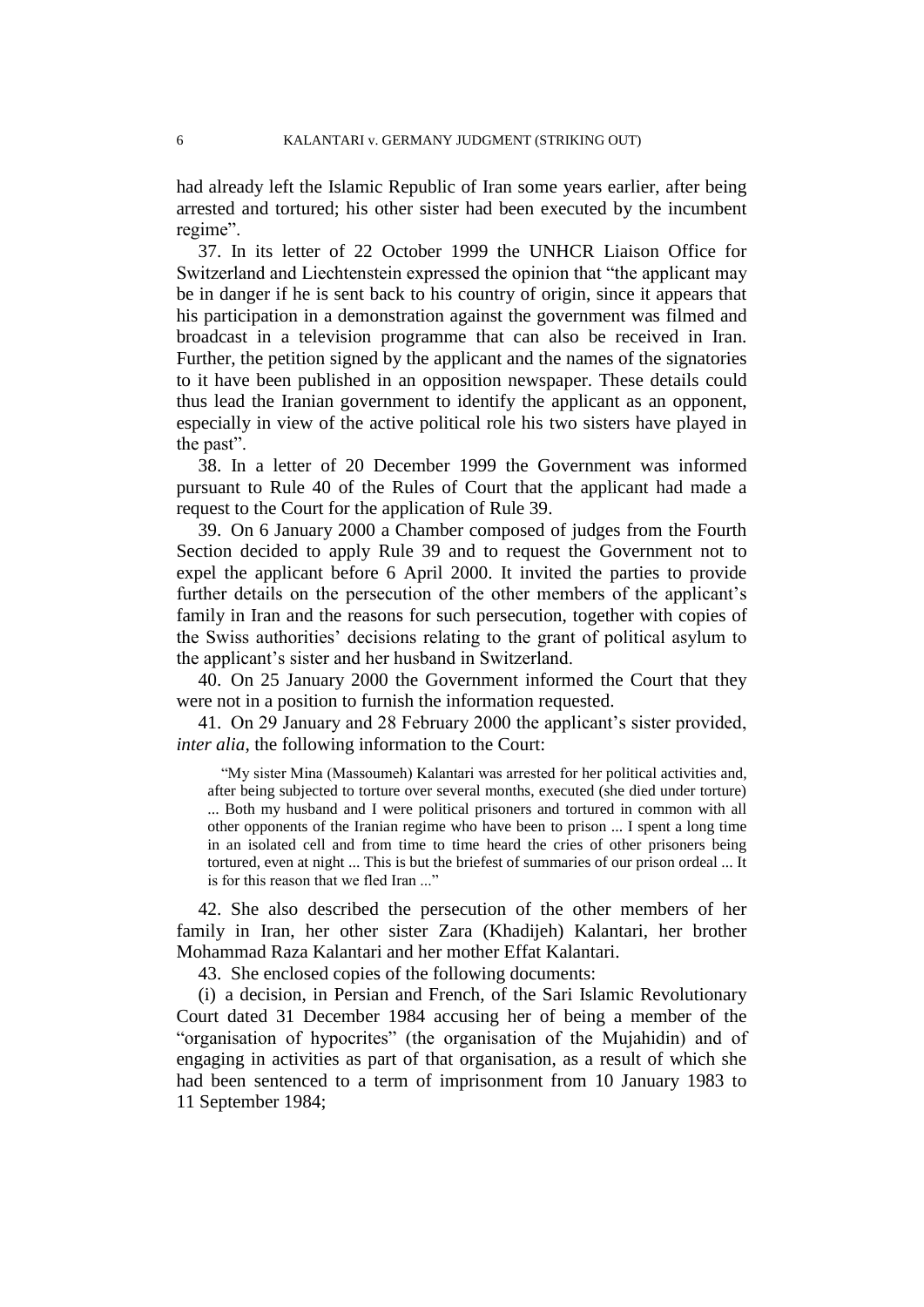(ii) a decision dated 25 June 1987 of the person responsible for supervising the execution of that court's judgments certifying that her husband was also a member of that organisation and had served a 22-month prison sentence on that account;

(iii) an extract from the 29 June 1999 edition of the opposition newspaper *Modjahed* reporting the martyrdom of her sister Massoumeh Kalantari;

(iv) documents attesting to her and her husband's political activities in Switzerland (such as attending demonstrations against the Iranian regime);

(v) a letter of 16 January 1989 from the Swiss Commissioner for Refugees informing her and her husband of the Swiss decision to grant her asylum (without giving reasons);

(vi) a letter from the Head of the UNHCR Liaison Office for Switzerland and Liechtenstein dated 24 February 2000, attesting to the fact that by reason of their political activities as members of the PMOI (People's Mujahidin Organisation of Iran), Mr and Mrs Yaghoubinia (the applicant's brother-in-law and sister) had been "severely beaten and tortured and sentenced to respectively five years' and one year's imprisonment. Mr Yaghoubinia was released on 6 November 1984 on health grounds (heart problems), shortly after his wife's release on 13 September 1984". It added that Mr and Mrs Yaghoubinia had fled Iran and travelled to Turkey after the Iranian government had launched a vast operation for the interrogation of former political prisoners and they had been questioned by security forces. The letter said, in its conclusion:

"After examining their application for refugee status, the eligibility officer accorded them refugee status on 10 November 1987 under the HCR mandate under Article 6 paragraph A(ii) of the Statute of the Office of the United Nations High Commissioner for Refugees of 14 December 1950.

In view of the geographical reservation issued by Turkey when it ratified the Geneva Convention relating to the Status of Refugees of 28 July 1951, the HCR has attempted to find a country where Mr and Mrs Yaghoubinia will be able to resettle. By a letter of 17 June 1988, the Commissioner for Refugees of the Swiss Confederation informed the HCR that it would accept these refugees in Switzerland as part of its quota policy."

44. On 1 March 2000 the assistant to the Special Rapporteur on Torture at the United Nation's High Commission on Human Rights sent the Court the following extract from a report of the Special Rapporteur on Torture, which was made public at the beginning of April 2000:

"On 6 August 1999 the Special Rapporteur sent an urgent appeal on behalf of Ali Reza Kalantari, an Iranian national who was reportedly facing imminent and forcible repatriation to Iran on 10 August 1999 from Flughafen Frankfurt on Lufthansa, Iran where he may be at risk of torture. His applications for refugee status were reportedly rejected by the German authorities and he was forced to sign a document from the Iranian Consulate in Munich agreeing to return to Iran. He was reportedly arrested by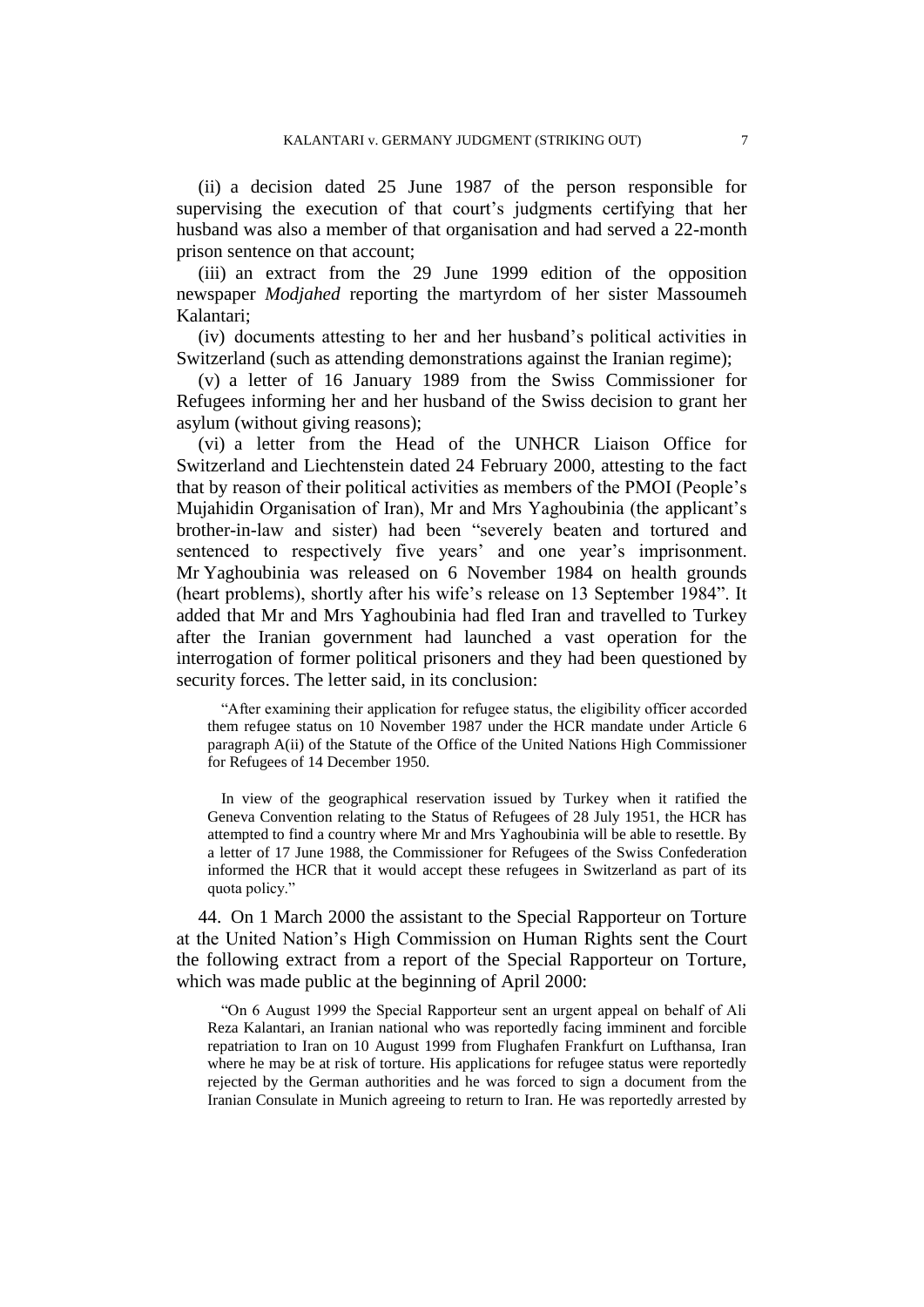8 KALANTARI v. GERMANY JUDGMENT (STRIKING OUT)

the police in Köln on 20 June 1999 while he was protesting against the Iranian Government."

45. In a letter of 18 June 2001 the Government informed the Court that, by a decision of 15 June 2001, the Federal Office for Refugees had set aside its decision of 31 August 1998 (see paragraph 12 above) on the ground that a bar existed, within the meaning of section 53(4) of the Aliens Act (see "Relevant Domestic Law" – paragraph 48 below) to the applicant's expulsion. Consequently, the applicant was not to be expelled to Iran ("*Herr Kalantari darf nicht in den Iran abgeschoben werden*").

#### II. RELEVANT DOMESTIC LAW

46. Section 51(1) of the Aliens Act (*Ausländergesetz*) provides that aliens cannot be expelled to a State where their life or freedom would be at risk on account of their race, religion, nationality, membership of a particular social group or political convictions.

47. Section 53(1) of that Act provides, *inter alia*, that an alien may not be expelled to a State in which he faces a real risk of being subjected to torture.

48. Section 53(4) provides that an alien may not be expelled if such expulsion would not be authorised under the European Convention on Human Rights ("*soweit sich aus der Anwendung der Konvention zum Schutze der Menschenrechte und Grundfreiheiten ... ergibt, dass die Abschiebung unzulässig ist*").

49. Section 42 of the Asylum Procedure Act (*Asylverfahrensgesetz*) lays down that the Aliens Office (*Ausländerbehörde*) is bound by a decision of the Federal Office for Refugees as to the existence of a bar to expulsion under Section 53 of the Aliens Act.

50. Section 73(3) of that Act provides that a decision as to the existence of a bar to expulsion within the meaning of section  $53(1)$ ,  $(2)$ ,  $(4)$  or  $(6)$  of the Aliens Act must be set aside (*widerrufen*) if the conditions are no longer satisfied ("*wenn die Vorausetzungen nicht mehr vorliegen*"). An appeal to the administrative courts will lie against the new decision.

### THE LAW

#### I. STRIKING OUT OF THE LIST

51. The applicant complained that his expulsion to Iran would expose him to a risk of inhuman and degrading treatment contrary to Article 3 of the Convention, which provides: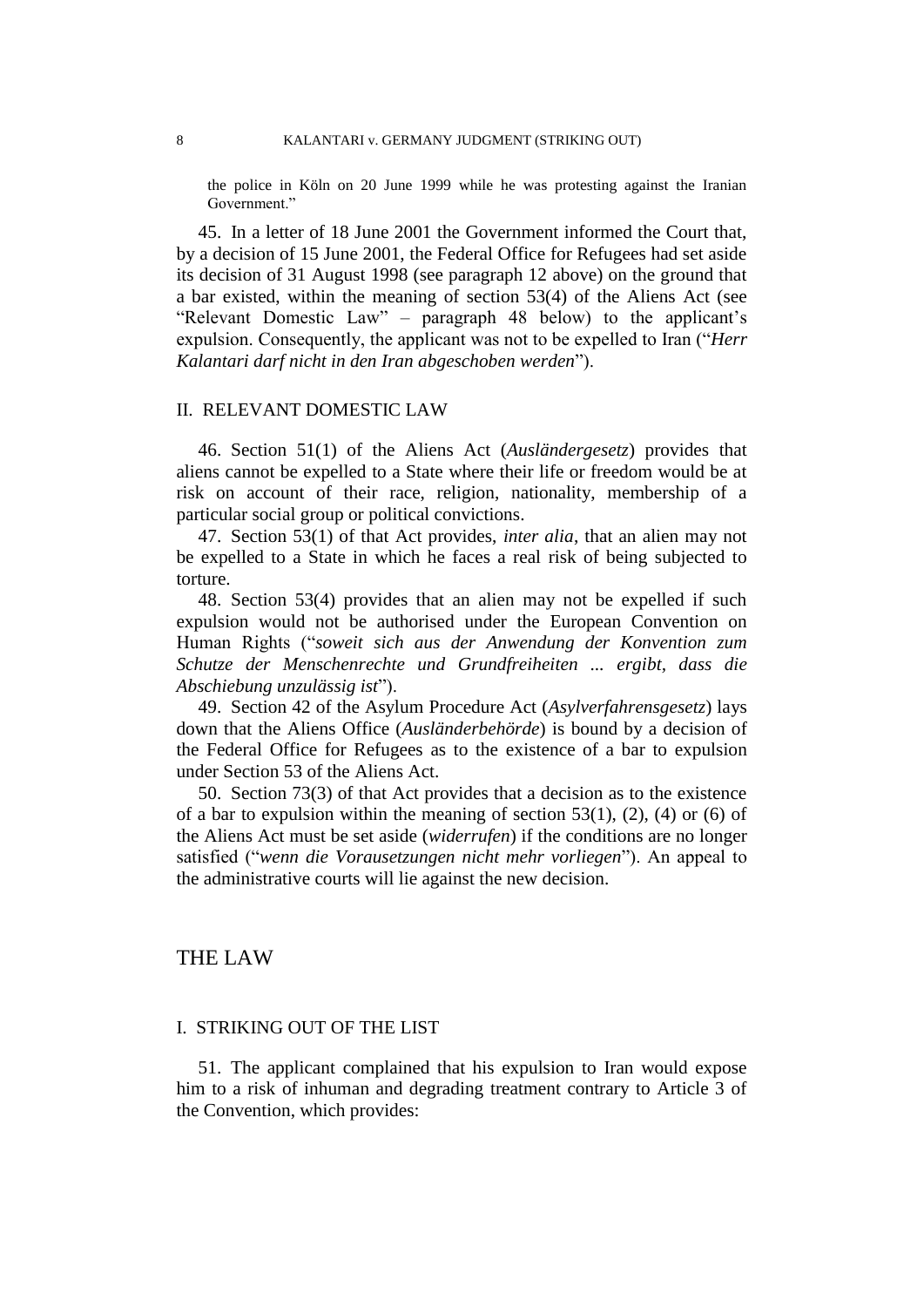"No one shall be subjected to torture or to inhuman or degrading treatment or punishment."

52. The Government said that since the Federal Office for Refugees had set aside its decision of 31 August 1998 and ruled that there were bars to the applicant's expulsion under section 53(4) of the Aliens Act, the applicant was now fully protected against an expulsion to Iran in breach of Article 3 of the Convention. The new decision could only be set aside by the Federal Office for Refugees itself and, in such event, an appeal would lie to the administrative courts. Furthermore, the federal government as such could not give assurances concerning the grant of a residence permit (in this instance, an authority to remain – *Aufenthaltsbefugnis*), as the issue of such permits was the responsibility of the relevant *Länder* authorities.

53. The applicant referred to the Court's decision on the admissibility of his application and replied that he had provided the German courts with documents showing that he faced persecution if expelled to Iran right from the start of the proceedings. Accordingly, he requested the authorities to grant him refugee status and a work permit. He also sought an award of 22,060 German marks (DEM) and DEM 600 monthly for the period from December 2000 until the Court's judgment on the merits for pecuniary damage. His current immigration status was neither valid nor satisfactory. Referring to *Ahmed v. Austria* (judgment of 17 December 1996, *Reports of Judgments and Decisions* 1996-VI), he asked the Court to rule on the merits, as, in his submission, he remained a victim of a violation of Article 3 of the Convention. Lastly he alleged that, owing to his unstable situation, one that prevented him from getting married or starting a home, he was also a victim of a violation of Articles 8 and 12 of the Convention.

54. The Court observes at the outset that it only has jurisdiction to determine the present application in so far as it concerns the complaint of a violation of Article 3 of the Convention which it declared admissible on 28 September 2000.

55. It considers, furthermore, that the present case is distinguishable from that in *Ahmed*, cited above, which the Court refused to strike out of the list as the Austrian authorities had merely decided to stay execution of a deportation order which otherwise remained valid.

56. However, in the instant case, by a decision of 15 June 2001, the Federal Office for Refugees set aside its previous decision, holding that the applicant's expulsion to Iran was barred by section 53(4) of the Aliens Act (see paragraph 48 above). That decision is binding on the Aliens Office and may only be set aside by the Federal Office for Refugees itself; an appeal will lie to the administrative courts against any new decision (see paragraphs 49-50 above).

57. In the light of the Federal Office for Refugees' decision of 15 June 2001, the Court considers that the continued examination of the application is no longer justified (Article 37 § 1 (c) of the Convention). In addition,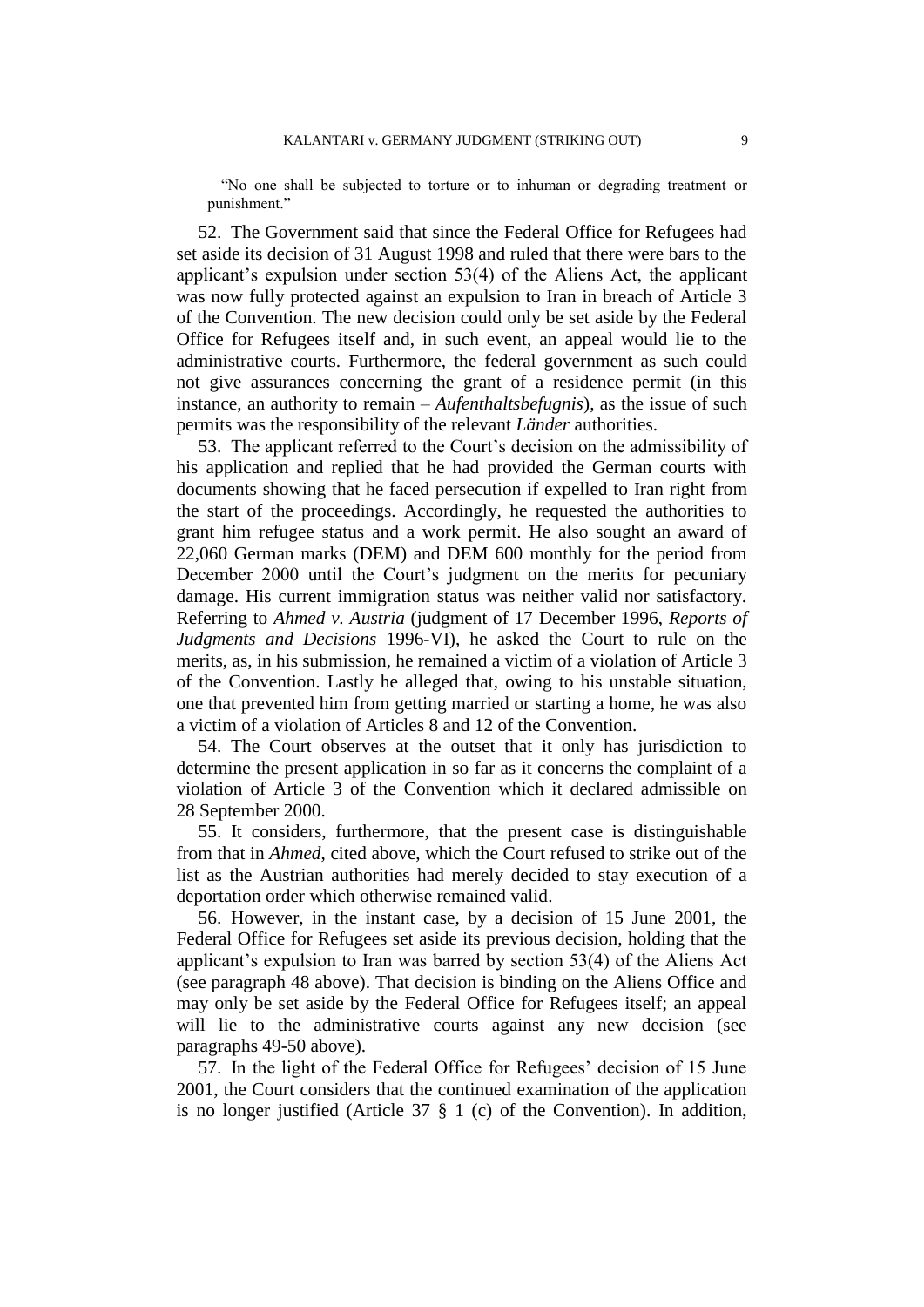there is no reason pertaining to respect for human rights as defined in the Convention or its Protocols that requires it to continue the examination of the application (Article 37 § 1 (c) *in fine* of the Convention).

58. Accordingly, the case must be struck out of the list.

#### II. APPLICATION OF RULE 44 § 3 OF THE RULES OF COURT

59. The applicant sought DEM 16,000 by way of reimbursement of the costs and expenses he had incurred in the proceedings in the German courts and the Court.

60. The Government argued that the applicant was not entitled to reimbursement of his costs and expenses in the domestic courts, as he should have produced all evidence in support of his allegation that he would face persecution if expelled to Iran when first making his application for asylum.

61. The Court reiterates that it has a discretion as to costs when striking an application out of the list (Rule 44 § 4).

62. It notes that in the present case costs and expenses in the sum of DEM 16,000 were genuinely and necessarily incurred by the applicant in the proceedings in the domestic courts and the Court in order to prevent his expulsion to Iran and that those costs were reasonable in amount.

63. Ruling on an equitable basis, the Court therefore decides to award the applicant the sum claimed, less 355 euros that have already been paid in legal aid by the Council of Europe.

64. According to the information available to the Court, the statutory rate of interest applicable in Germany at the date of adoption of the present judgment is 8.62% per annum.

## FOR THESE REASONS, THE COURT UNANIMOUSLY

1. *Decides* to strike the case out of the list;

2. *Holds*

(a) that the respondent State is to pay the applicant, within three months from the date on which the judgment becomes final according to Article 44 § 2 of the Convention, for costs and expenses, DEM 16,000 (sixteen thousand German marks), less EUR 355 (three hundred and fifty-five euros);

(b) that simple interest at an annual rate of 8.62% shall be payable from the expiry of the above-mentioned three months until settlement.